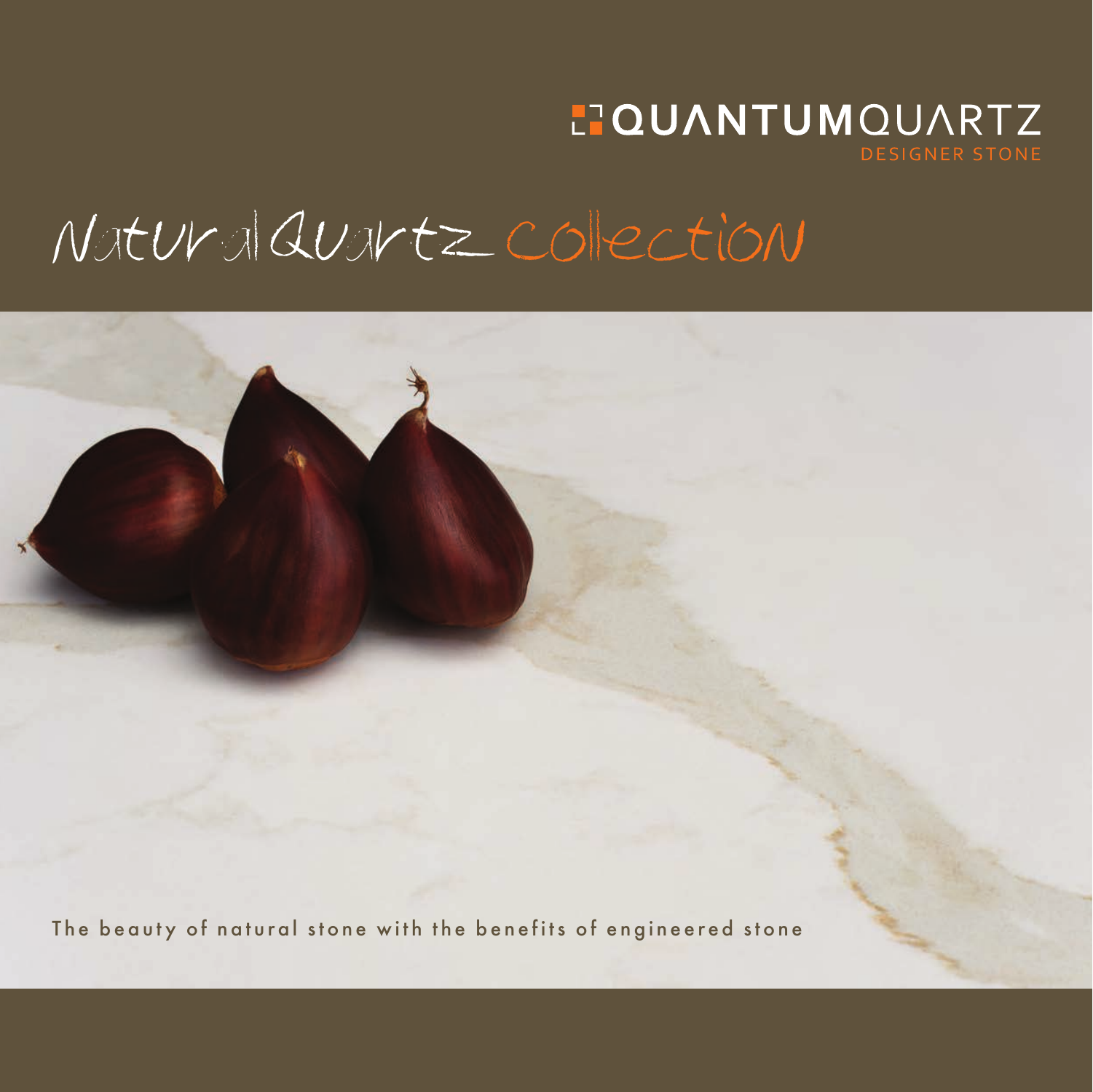# Natural Quartz

The Quantum Quartz Natural Quartz Collection is inspired by nature and stone that has been used since the dawn of civilization. Popular natural marbles such as Calacutta, Carrara, Bianco Venato, Empire Satin and Crema Marfil form the foundation and inspiration for the Natural Quartz Collection.



#### The Natural Quartz Collection

- · Combines the warmth and individuality of natural stone with the durability and low maintenance of Quantum Quartz engineered stone.
- · Can be used for a variety of applications including, kitchen benchtops, splashbacks, vanities, floors, walls, special features and more.
- · Will never require sealing and is highly heat, stain and scratch resistant and is backed by a 10 Year Limited Warranty.

 $S_{\text{lab}}$  size  $1440 \times 3040$  mm Thickness 20 mm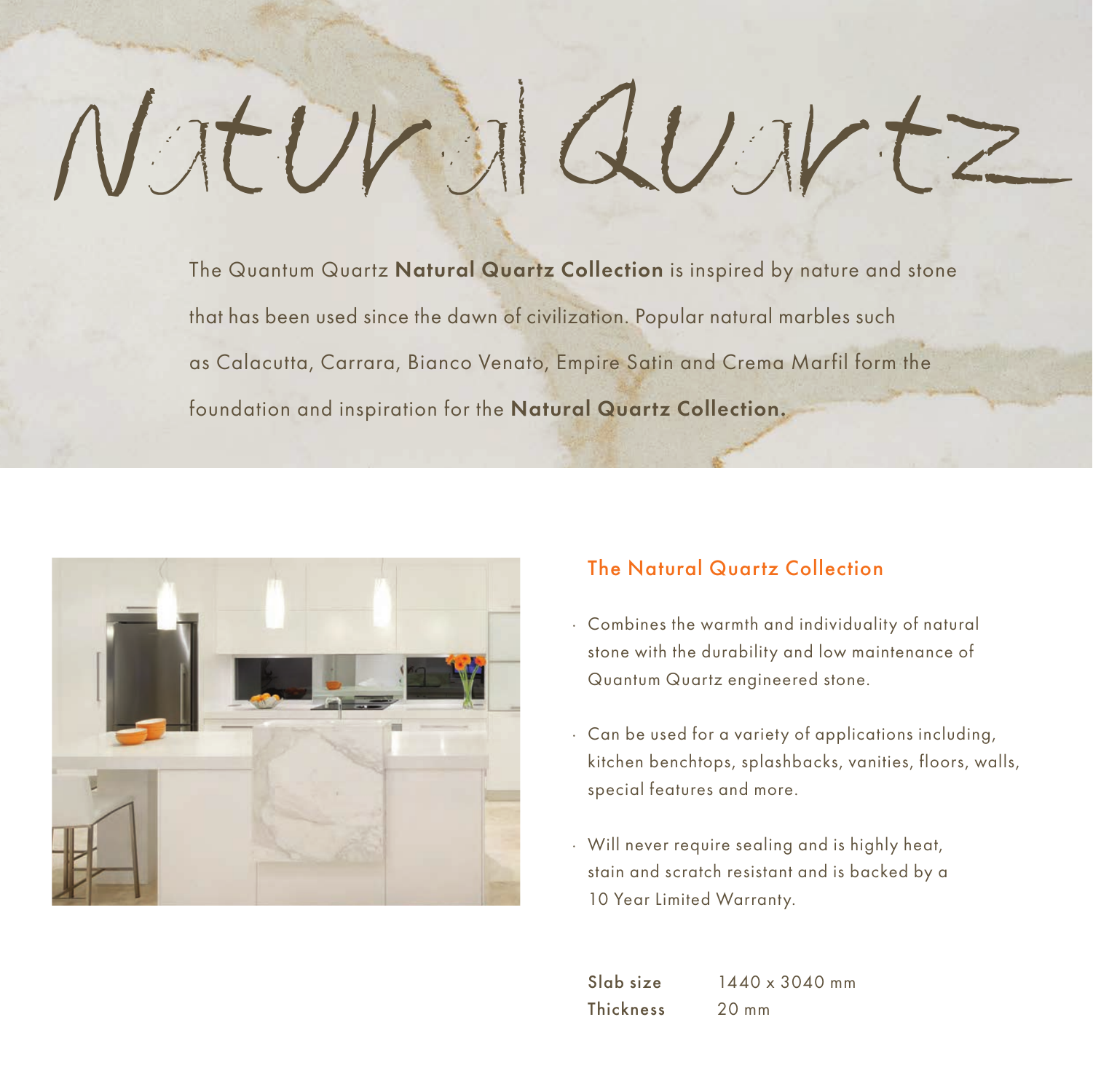## colection **LTQUANTUMOUARTZ**



Calacutta Quartz Carrara Quartz



Crema Quartz



Empire Quartz





Bianco Venato Quartz

#### Product Features

- · Non-porous
- · High Scratch & Chip Resistance
- · High Abrasion Resistance
- · High Resistance to Staining
- · High Resistance to Acid